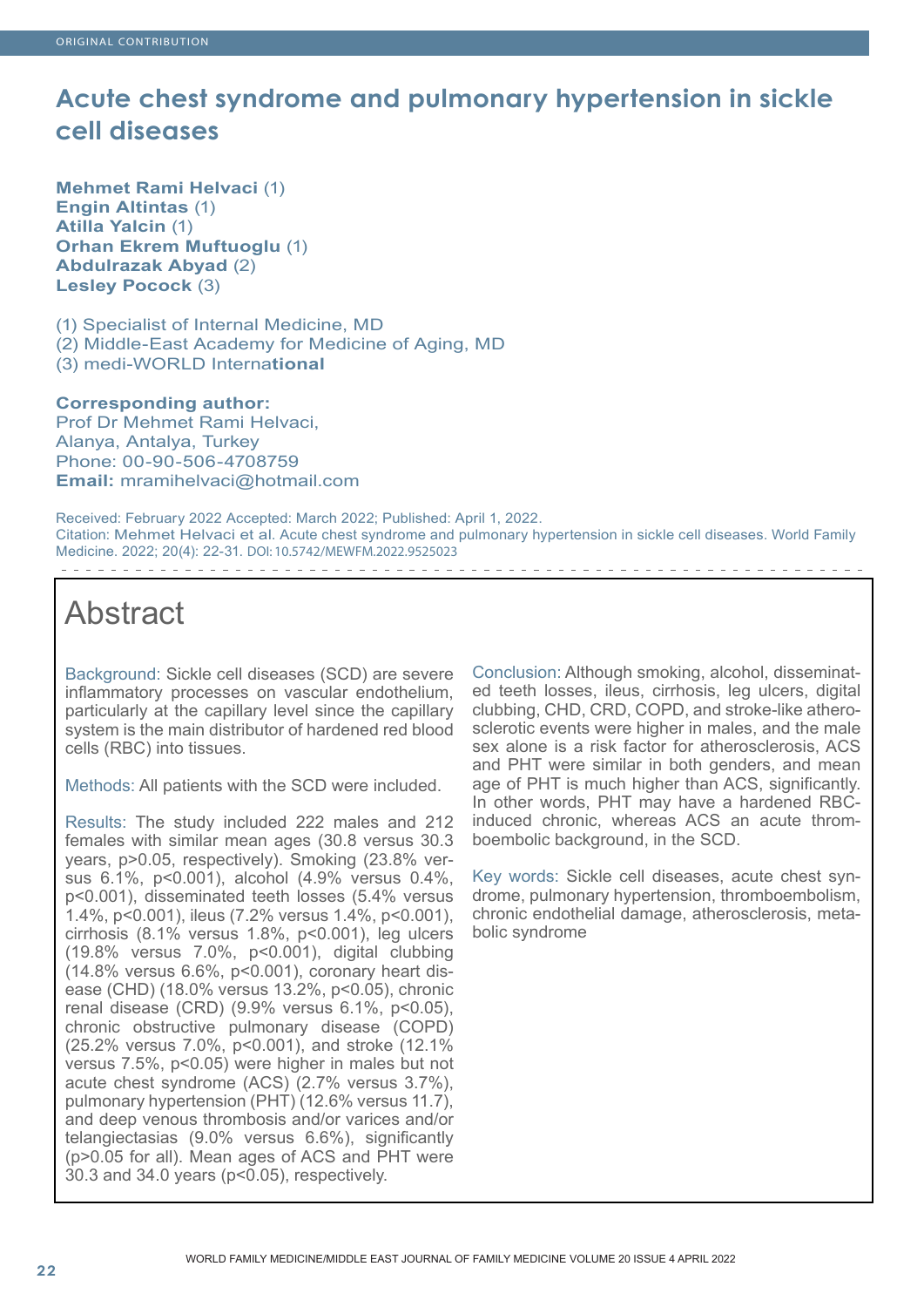### Introduction

Chronic endothelial damage may be the major underlying cause of aging and death by causing end-organ insufficiencies in human beings (1). Much higher blood pressures (BP) of the afferent vasculature may be the major accelerating factor by causing recurrent injuries on vascular endothelial cells. Probably, whole afferent vasculature including capillaries are mainly involved in the process. Thus the term venosclerosis is not as famous as atherosclerosis in the medical literature. Due to the chronic endothelial damage, inflammation, edema, and fibrosis, vascular walls thicken, their lumens narrow, and they lose their elastic nature, which eventually reduces blood supply to the terminal organs, and increases systolic and decreases diastolic BP further. Some of the wellknown accelerating factors of the inflammatory process are physical inactivity, sedentary lifestyle, excess weight, animal-rich diet, smoking, alcohol, chronic inflammations, prolonged infections, and cancers for the development of terminal consequences including obesity, hypertension (HT), diabetes mellitus (DM), cirrhosis, peripheric artery disease (PAD), chronic obstructive pulmonary disease (COPD), coronary heart disease (CHD), chronic renal disease (CRD), mesenteric ischemia, osteoporosis, stroke, dementia, other end-organ insufficiencies, early aging, and premature death (2, 3). Although early withdrawal of the accelerating factors can delay terminal consequences, after development of HT, DM, cirrhosis, COPD, CRD, CHD, PAD, mesenteric ischemia, osteoporosis, stroke, dementia, other end-organ insufficiencies, and aging, endothelial changes cannot be reversed completely due to their fibrotic nature. The accelerating factors and terminal consequences are researched under the titles of metabolic syndrome, aging syndrome, or accelerated endothelial damage syndrome in the medical literature, extensively (4-6). On the other hand, sickle cell diseases (SCD) are chronic inflammatory processes on vascular endothelium, initiated at birth and terminated with accelerated atherosclerosis induced endorgan failure in both genders (7, 8). Hemoglobin S causes loss of elastic and biconcave disc shaped structures of red blood cells (RBC). Probably loss of elasticity instead of shape is the major problem since sickling is rare in peripheric blood samples of the patients with associated thalassemia minor, and human survival is not affected in hereditary spherocytosis or elliptocytosis. Loss of elasticity is present during the whole lifespan, but exaggerated with inflammation, infection, and various stresses of the body. The hardened RBC induced chronic endothelial damage, inflammation, and fibrosis terminate with disseminated tissue hypoxia all over the body (9). As a difference from other causes of chronic endothelial damage, the SCD may keep vascular endothelium particularly at the capillary level (10, 11), since the capillary system is the main distributor of the hardened cells into the tissues. The hardened RBC induced chronic endothelial damage builds up an advanced atherosclerosis in early years of life. Vascular narrowing and occlusions induced tissue ischemia and infarctions are the final consequences of the SCD, so the mean life expectancy is decreased by 25 to 30 years in such patients (8). We tried to understand the underlying background of acute chest syndrome (ACS) in the SCD.

#### Material and Methods

The study was performed in Medical Faculty of the Mustafa Kemal University between March 2007 and June 2016. All patients with the SCD were included. The SCD were diagnosed with the hemoglobin electrophoresis performed via high performance liquid chromatography (HPLC). Medical histories including smoking, alcohol, painful crises per year, transfused units of RBC in their lives, leg ulcers, stroke, surgical operations, deep venous thrombosis (DVT), epilepsy, and priapism were learnt. Patients with a history of one pack-year were accepted as smokers, and one drink-year were accepted as drinkers. A complete physical examination was performed by the Same Internist, and patients with disseminated teeth losses (<20 teeth present) were detected. Cases with acute painful crisis or any other inflammatory event were treated at first, and the laboratory tests and clinical measurements were performed on the silent phase. Check up procedures including serum iron, iron binding capacity, ferritin, creatinine, liver function tests, markers of hepatitis viruses A, B, and C, a posterior-anterior chest x-ray film, an electrocardiogram, a Doppler echocardiogram both to evaluate cardiac walls and valves and to measure systolic BP of pulmonary artery, an abdominal ultrasonography, a venous Doppler ultrasonography of the lower limbs, a computed tomography (CT) of brain, and a magnetic resonance imaging (MRI) of hips were performed. Other bones for avascular necrosis were scanned according to the patients' complaints. So avascular necrosis of bones was diagnosed via MRI (12). Associated thalassemia minor was detected with serum iron, iron binding capacity, ferritin, and hemoglobin electrophoresis performed via HPLC since the SCD with associated thalassemia minor shows a milder clinical presentation than the sickle cell anemia (SCA) alone (13). Systolic BP of the pulmonary artery of ≥40 mmHg is accepted as PHT (14). The criterion for diagnosis of COPD is post-bronchodilator forced expiratory volume in one second/forced vital capacity of <70% (15). ACS is diagnosed clinically with the presence of new infiltrates on chest x-ray film, fever, cough, sputum production, dyspnea, or hypoxia (16). An x-ray film of abdomen in upright position was taken just in patients with abdominal distention or discomfort, vomiting, obstipation, or lack of bowel movement, and ileus was diagnosed with gaseous distention of isolated segments of bowel, vomiting, obstipation, cramps, and with the absence of peristaltic activity. CRD is diagnosed with a persistent serum creatinine level of ≥1.3 mg/dL in males and ≥1.2 mg/dL in females. Cirrhosis is diagnosed with physical examination findings, laboratory parameters, and ultrasonographic evaluation. Digital clubbing is diagnosed with the ratio of distal phalangeal diameter to interphalangeal diameter which is  $>1.0$ , and with the presence of Schamroth's sign (17, 18). An exercise electrocardiogram is performed in cases with an abnormal electrocardiogram and/or angina pectoris. Coronary angiography is taken for the exercise electrocardiogram positive cases. So CHD was diagnosed either angiographically or with the Doppler echocardiographic findings as the movement disorders in the cardiac walls. Rheumatic heart disease is diagnosed with the echocardiographic findings, too. Stroke is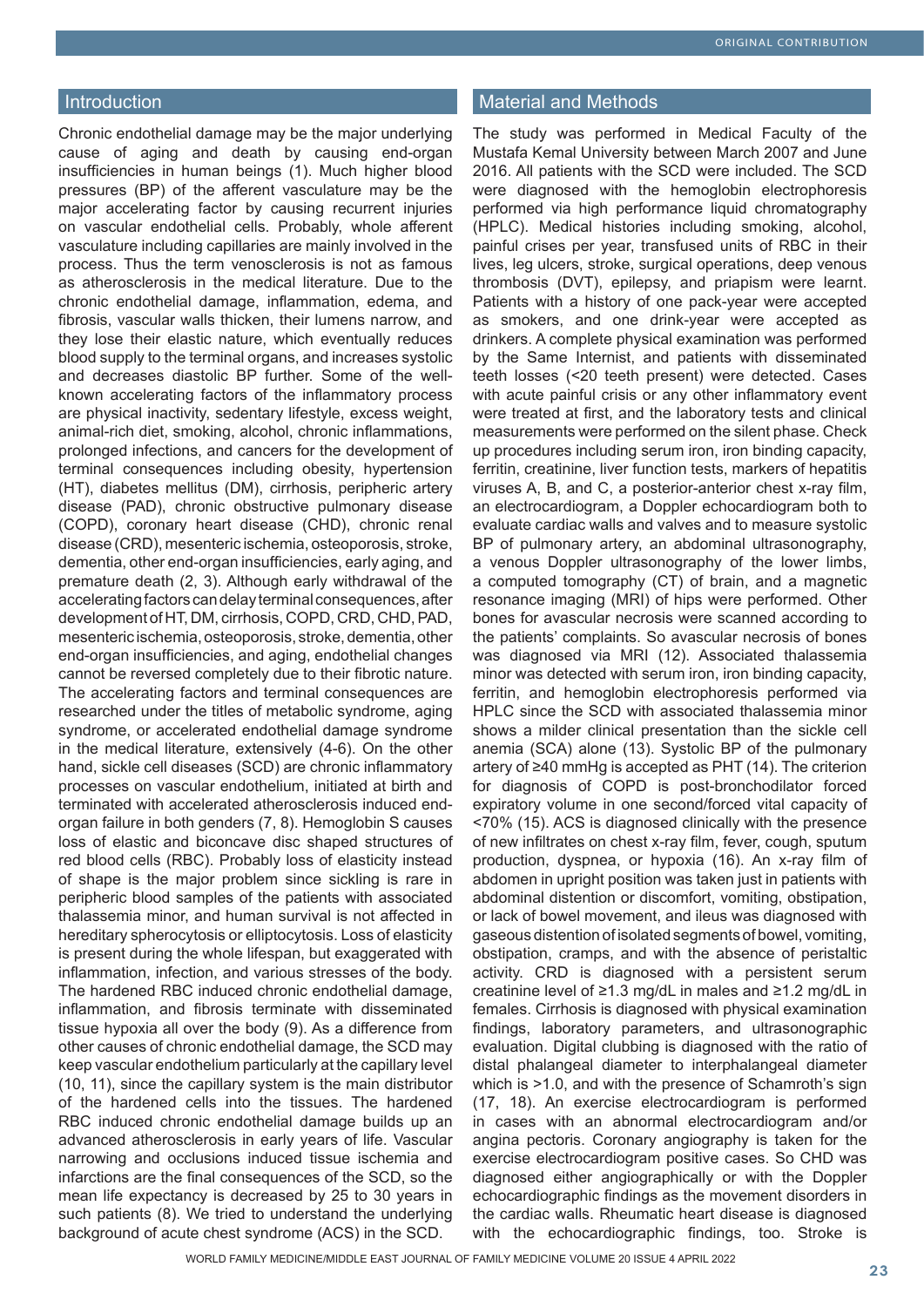diagnosed by the CT of brain. Sickle cell retinopathy is diagnosed with ophthalmologic examination in patients with visual complaints. Eventually, mean age, associated thalassemia minor, smoking, alcohol, painful crises per year, transfused units of RBC in their lives, disseminated teeth losses, COPD, ileus, cirrhosis, leg ulcers, digital clubbing, CHD, CRD, stroke, PHT, autosplenectomy, DVT and/or varices and/or telangiectasias, rheumatic heart disease, avascular necrosis of bones, sickle cell retinopathy, epilepsy, ACS, mortality, and mean age of mortality were detected in both genders. Mann-Whitney U test, Independent-Samples t test, and comparison of proportions were used as the methods of statistical analyses.

#### **Results**

The study included 434 patients with the SCD (222 males and 212 females). Mean ages of the patients were similar in males and females (30.8 versus 30.3 years, p>0.05, respectively). Prevalence of associated thalassemia minor was similar in both genders, too (72.5% versus 67.9%, p>0.05, respectively). Smoking (23.8% versus 6.1%) and alcohol (4.9% versus 0.4%) were higher in males, significantly (p<0.001 for both) (Table 1). Similarly, transfused units of RBC in their lives (48.1 versus 28.5, p=0.000), disseminated teeth losses (5.4% versus 1.4%, p<0.001), ileus (7.2% versus 1.4%, p<0.001), cirrhosis (8.1% versus 1.8%, p<0.001), leg ulcers (19.8% versus 7.0%, p<0.001), digital clubbing (14.8% versus 6.6%, p<0.001), CHD (18.0% versus 13.2%, p<0.05), CRD (9.9% versus 6.1%, p<0.05), COPD (25.2% versus 7.0%, p<0.001), and stroke (12.1% versus 7.5%, p<0.05) were all higher in males, significantly. On the other hand, prevalence of ACS (2.7% versus 3.7%, p>0.05), PHT (12.6% versus 11.7, p>0.05), and DVT and/or varices and/or telangiectasias were similar in both genders (9.0% versus 6.6%, p>0.05), significantly (Table 2). Beside that when we look at the mean ages of the consequences, they were 30.3 and 34.0 years (p<0.05) in the ACS and PHT, respectively (Table 3).

#### **Table 1: Characteristic features of the study cases**

| Variables                    | Male patients with<br>SCD <sup>+</sup> | $p$ -value | Female patients with<br><b>SCD</b> |
|------------------------------|----------------------------------------|------------|------------------------------------|
| Prevalence                   | 51.1% (222)                            | Nst        | 48.8% (212)                        |
| Mean age (year)              | 30.8 ±10.0 (5-58)                      | Ns         | 30.3 ± 9.9 (8-59)                  |
| Associated thalassemiaminors | 72.5% (161)                            | Ns         | 67.9% (144)                        |
| Smoking                      | 23.8% (53)                             | < 0.001    | $6.1\%$ (13)                       |
| Alcoholism                   | 4.9% (11)                              | < 0.001    | $0.4\%$ (1)                        |

\*Sickle cell diseases †Nonsignificant (p>0.05)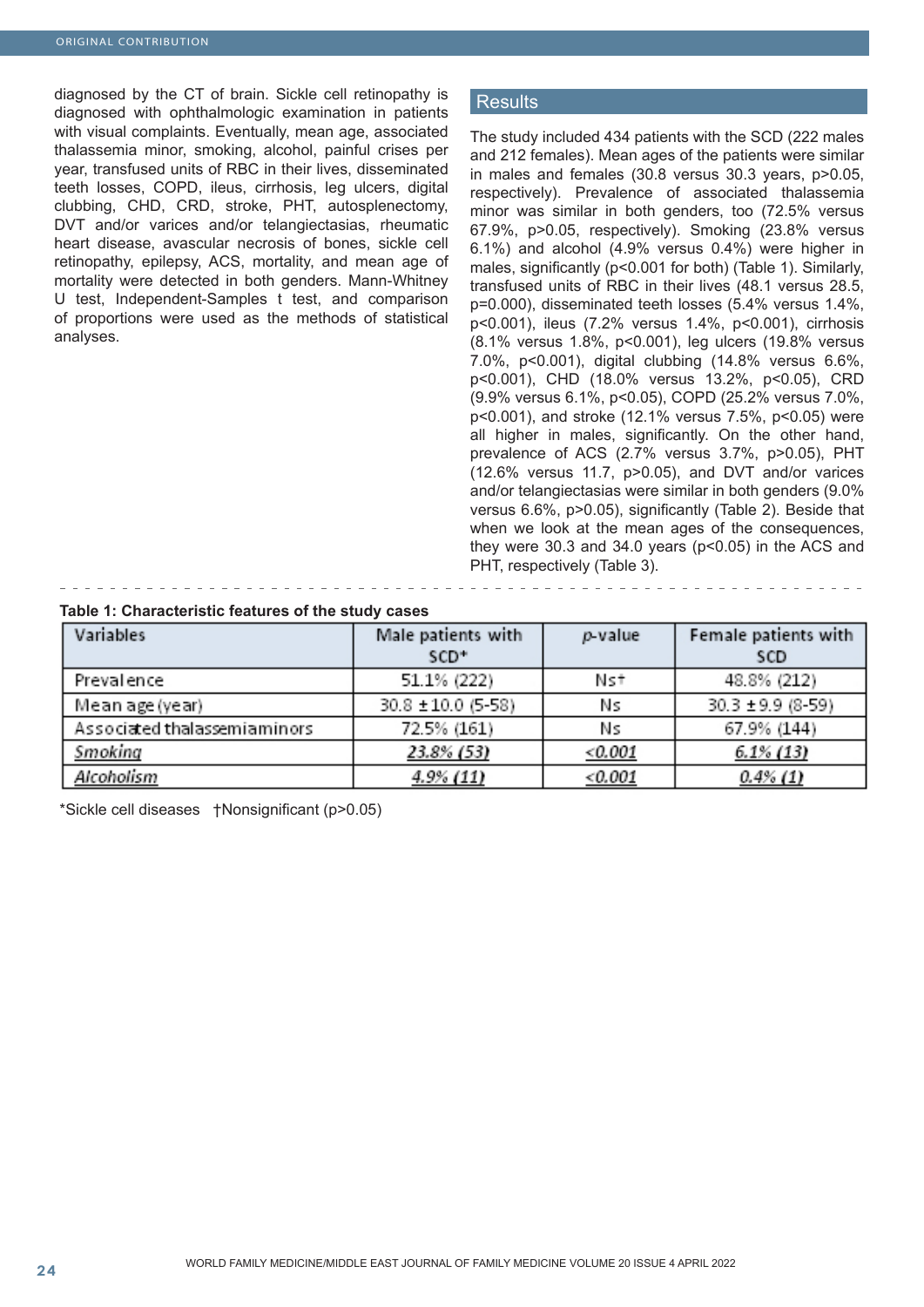| Table 2: Associated pathologies of the study cases |  |  |  |
|----------------------------------------------------|--|--|--|
|----------------------------------------------------|--|--|--|

| Variables                    | Male patients with<br>SCD <sup>+</sup> | $p$ -value | Female patients with<br>SCD |
|------------------------------|----------------------------------------|------------|-----------------------------|
| Painful crises per year      | $5.0 \pm 7.1$ (0-36)                   | Nst        | $4.9 \pm 8.6$ (0-52)        |
| Transfused units of RBC‡     | 48.1 ± 61.8 (0-434)                    | 0.000      | 28.5 ± 35.8 (0-206)         |
| Disseminated teeth losses    | 5.4% (12)                              | < 0.001    | $1.4\%$ (3)                 |
| (<20 teeth present)          |                                        |            |                             |
| <u>COPD§</u>                 | <u>25.2% (56)</u>                      | < 0.001    | 7.0% (15)                   |
| lleus                        | <u>7.2% (16)</u>                       | <0.001     | <u>1.4% (3)</u>             |
| Cirrhosis                    | 8.1% (18)                              | < 0.001    | $1.8\%$ (4)                 |
| Leg ulcers                   | <u>19.8% (44)</u>                      | < 0.001    | 7.0% (15)                   |
| Digital clubbing             | <u>14.8% (33)</u>                      | < 0.001    | $6.6\%$ (14)                |
| CHD¶                         | <u>18.0% (40)</u>                      | < 0.05     | <u>13.2% (28)</u>           |
| $CRD^{\circ}$                | <u>9.9% (22)</u>                       | < 0.05     | $6.1\%$ (13)                |
| <u>Stroke</u>                | <u>12.1% (27)</u>                      | < 0.05     | <u>7.5% (16)</u>            |
| PHT***                       | 12.6% (28)                             | Ns         | 11.7% (25)                  |
| Autosplenectomy              | 50.4% (112)                            | Ns         | 53.3% (113)                 |
| DVT**** and/or varices       | 9.0% (20)                              | Ns         | $6.6\%$ (14)                |
| and/or telangiectasias       |                                        |            |                             |
| Rheumatic heart disease      | 6.7% (15)                              | Ns         | 5.6% (12)                   |
| Avascular necrosis of bones  | 24.3% (54)                             | Ns         | 25.4% (54)                  |
| Sickle cell retinopathy      | 0.9%(2)                                | Ns         | $0.9%$ (2)                  |
| Epilepsy                     | $2.7\%$ (6)                            | Ns         | $2.3\%$ (5)                 |
| ACS                          | $2.7\%$ (6)                            | Ns         | $3.7\%$ (8)                 |
| Mortality                    | 7.6% (17)                              | Ns         | 6.6% (14)                   |
| Mean age of mortality (year) | 30.2 ± 8.4 (19-50)                     | Ns         | 33.3 ± 9.2 (19-47)          |

\*Sickle cell diseases †Nonsignificant (p>0.05) ‡Red blood cells §Chronic obstructive pulmonary disease ¶Coronary heart disease \*\*Chronic renal disease \*\*\*Pulmonary hypertension \*\*\*\*Deep venous thrombosis \*\*\*\*\*Acute chest syndrome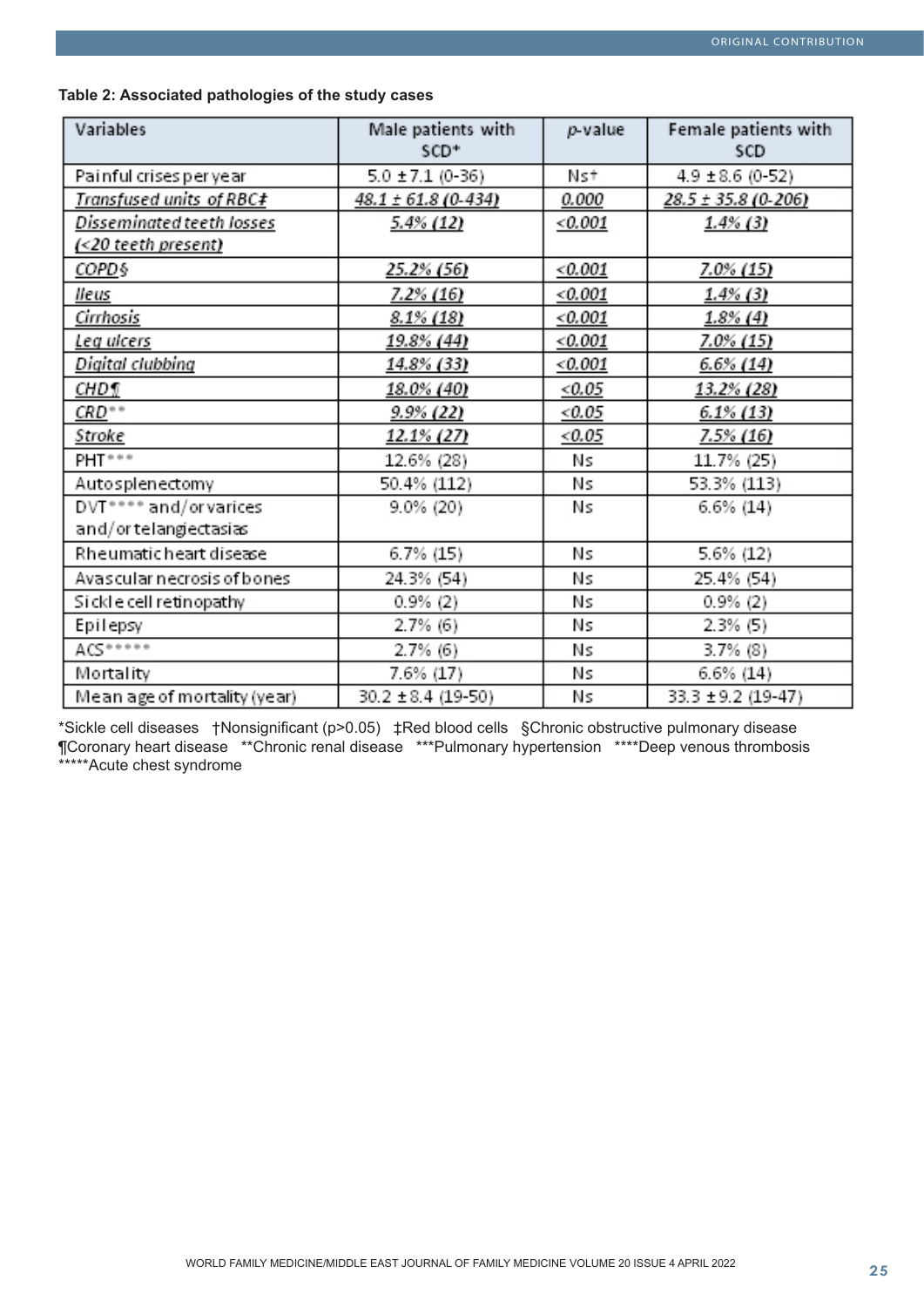| Variables                                     | Mean age (year)        |
|-----------------------------------------------|------------------------|
| lleus                                         | 29.8 ± 9.8 (18-53)     |
| Hepatomegaly                                  | 30.2 ± 9.5 (5-59)      |
| ACS*                                          | 30.3 ± 10.0 (5-59)     |
| Sickle cell retinopathy                       | 31.5 ± 10.8 (21-46)    |
| Rheumatic heart disease                       | $31.9 \pm 8.4$ (20-49) |
| Autosplenectomy                               | 32.5 ± 9.5 (15-59)     |
| Disseminated teeth losses (<20 teeth present) | 32.6 ± 12.7 (11-58)    |
| Avascular necrosis of bones                   | 32.8 ± 9.8 (13-58)     |
| Epilepsy                                      | 33.2 ± 11.6 (18-54)    |
| Priapism                                      | 33.4 ± 7.9 (18-51)     |
| Left lobe hypertrophy of the liver            | 33.4 ± 10.7 (19-56)    |
| Stroke                                        | 33.5 ± 11.9 (9-58)     |
| COPD+                                         | 33.6 ± 9.2 (13-58)     |
| PHT‡                                          | 34.0 ± 10.0 (18-56)    |
| Leg ul cers                                   | 35.3 ± 8.8 (17-58)     |
| Digital clubbing                              | 35.4 ± 10.7 (18-56)    |
| CHD §                                         | 35.7 ± 10.8 (17-59)    |
| DVT¶ and/or varices and/or telangiectasias    | 37.0 ± 8.4 (17-50)     |
| Cirrhosis                                     | 37.0 ± 11.5 (19-56)    |
| CRD <sup>**</sup>                             | 39.4 ± 9.7 (19-59)     |

**Table 3: Mean ages of the consequences of the sickle cell diseases**

\*Acute chest syndrome †Chronic obstructive pulmonary disease ‡Pulmonary hypertension §Coronary heart disease ¶Deep venous thrombosis \*\*Chronic renal disease

### **Discussion**

ACS is a significant cause of mortality in the SCD (19). It occurs most often as a single episode, and a past history is associated with a high mortality rate (19). Similarly, all 14 cases with the ACS had just a single episode, and two of them were fatal in spite of the rigorous RBC and ventilation support and antibiotic therapy in the present study. The remaining 12 patients are still alive without a recurrence at the end of the ten-year follow up period. ACS is the most common between the ages of 2 to 4 years, and its incidence decreases with age (20). As a difference from atherosclerotic consequences, the incidence of ACS did not show an increase with aging in the present study, too, and the mean ages of the ACS and SCD were 30.3 and 30.5 years (p>0.05), respectively. The decreased incidence with aging may be due to the high mortality rate during the first episode and/or an acquired immunity against various antigens, and/or decreased strength of immune response. Probably, ACS shows an inborn severity of the SCD, and the incidence of ACS is higher in severe cases such as cases with the SCA or higher white blood cells (WBC) counts (19, 20). According to our experiences, the increased metabolic rate during infections accelerates sickling, thrombocytosis, leukocytosis, and vascular endothelial damage, and terminates with endorgan insufficiencies. ACS may also be a collapse of the lungs during such infections, and the exaggerated immune response against the abnormal RBC-induced diffuse

endothelial damage may be important in the high mortality rate. A preliminary result from the Multi-Institutional Study of Hydroxyurea in the SCD indicating a significant reduction of episodes of ACS with hydroxyurea therapy suggests that a considerable number of episodes are exaggerated with the increased numbers of WBC and platelets (PLT) (21). Similarly, we strongly recommend hydroxyurea therapy for all patients with the SCD that may also be a cause of the low incidence of ACS among our follow up cases (2.7% in males and 3.7% in females). Additionally, ACS did not show an infectious etiology in 66% of cases (19, 20), and 12 of 27 cases with ACS had evidence of fat embolism in the other study (22). Beside that some authors indicated that antibiotics do not shorten the clinical course (16, 23). On the other hand, RBC support must be given early in the course of ACS since it also has prophylactic benefit. RBC support has the obvious benefits of decreasing sickle cell concentration directly, and suppressing bone marrow for the production of abnormal RBC and excessive WBC and PLT. So they prevent further sickling and the exaggerated immune response induced endothelial damage, not in the lungs alone, instead all over the body. According to our observations, simple and repeated transfusions are superior to RBC exchange (24, 25). First of all, preparation of one or two units of RBC suspensions in each time rather than preparation of six units or higher provides time for clinicians to prepare more units by preventing sudden death of such high-risk patients. Secondly, transfusions of one or two units of RBC suspensions at each time decreases the severity of pain, and relaxes anxiety of the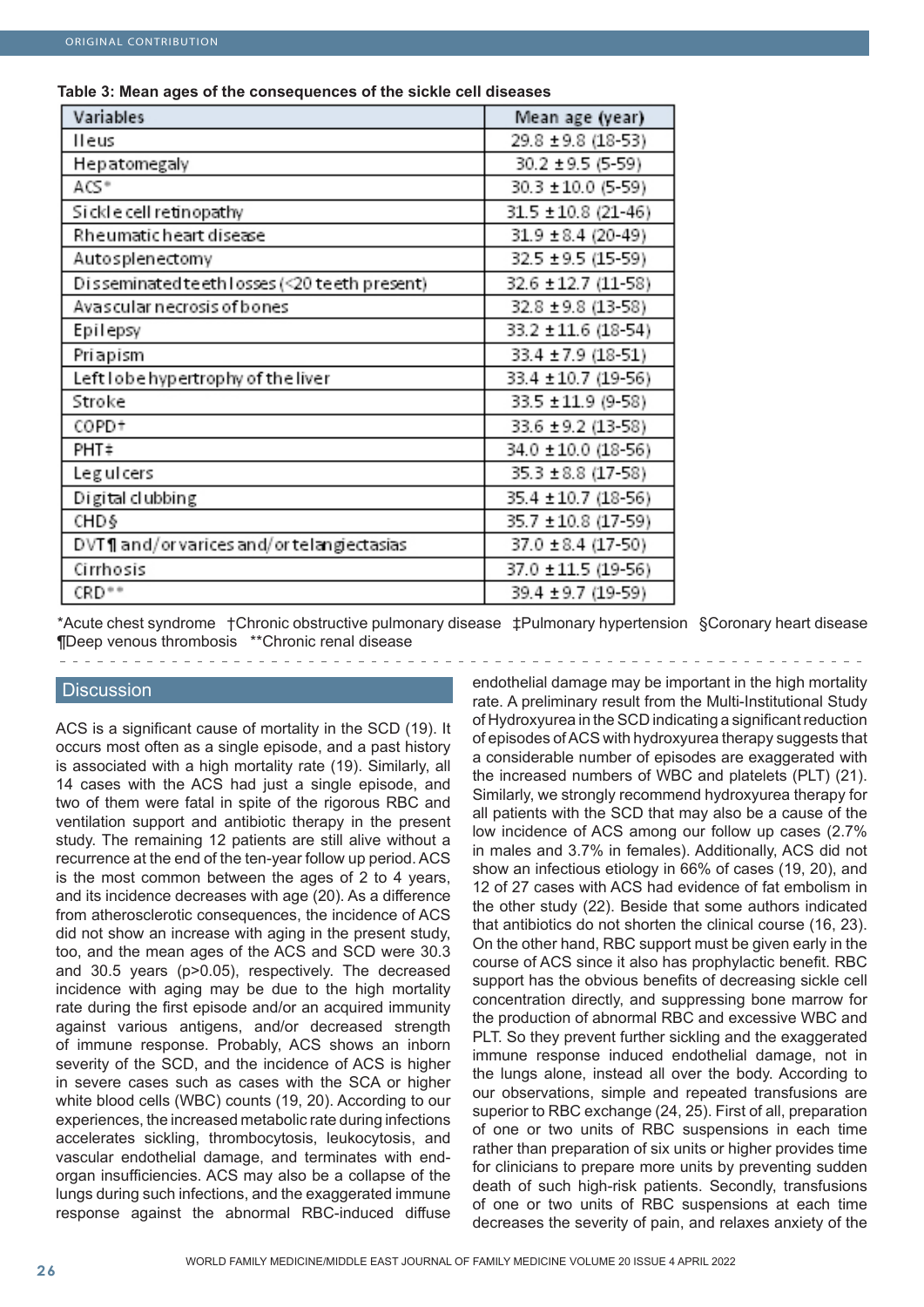patients and their surroundings, since RBC transfusions probably have the strongest analgesic effects during the severe painful crises. Actually, the decreased severity of pain by transfusions may also indicate the decreased inflammation all over the body. Thirdly, transfusions of lesser units of RBC suspensions each time by means of the simple transfusions will decrease transfusion-related complications, including infections, iron overload, and blood group mismatch in the future. Fourthly, transfusion of RBC suspensions in the secondary health centers may prevent some deaths developing during the transport to the tertiary centers for the exchange. Finally, cost of the simple and repeated transfusions on insurance system is much lower than the exchange which needs trained staff and additional devices.

PHT is a condition of increased BP within the arteries of the lungs. Shortness of breath, fatigue, chest pain, palpitation, swelling of legs and ankles, and cyanosis are common symptoms of PHT. Actually, it is not a diagnosis itself, instead solely a hemodynamic state characterized by resting mean pulmonary artery pressure of ≥25 mmHg. An increase in pulmonary artery systolic pressure, estimated noninvasively by the echocardiography, helps to identify patients with PHT (26). The cause is often unknown. The underlying mechanism typically involves inflammation, fibrosis, and subsequent remodelling of the arteries. PHT affects about 1% of the world population, and its prevalence may reach 10% above the age of 65 years (27). Onset is typically seen between 20 and 60 years of age (28). The most common causes are left heart diseases and chronic inflammatory lung pathologies, particularly CHD and COPD (28, 29). The cause of PHT in COPD is generally assumed to be hypoxic pulmonary vasoconstriction leading to permanent medial hypertrophy (30). But the pulmonary vascular remodeling in the COPD may have a much more complex mechanism than just being the medial hypertrophy secondary to the long-lasting hypoxic vasoconstriction alone (30). In fact, all layers of the vessel wall appear to be involved with prominent intimal changes (30). The specific pathological picture could be explained by the combined effects of hypoxia, prolonged stretching of hyperinflated lungs-induced mechanical stress and inflammatory reaction, and the toxic effects of cigarette smoke (30). According to World Health Organization, there are five groups of PHT including pulmonary arterial hypertension, PHT secondary to left heart diseases, PHT secondary to lung diseases, chronic thromboembolic PHT, and PHT with unknown mechanisms (28). On the other hand, PHT is also a common consequence of the SCD (31), and its prevalence was detected between 20% and 40% in the SCD (32), whereas we detected the ratio as 12.2% in the present study. Although the higher prevalence of smoking, alcohol, disseminated teeth losses, ileus, cirrhosis, leg ulcers, digital clubbing, CRD, COPD, and stroke-like atherosclerotic events in male gender, and the male gender alone is a risk factor for the systemic atherosclerosis, the similar prevalence of PHT and ACS in both genders also supports their nonatherosclerotic nature in the SCD. Additionally, as a risk factor for pulmonary thromboembolic events, frequencies of DVT and/or

varices and/or telangiectasias were similar in males and females (9.0% versus 6.6%, p>0.05, respectively), parallel to ACS and PHT. Similarly, CHD is the other most common cause of PHT in society (33), and although the higher prevalence of CHD in males in the present study (18.0% versus 13.2%, p<0.05), PHT was not higher in them again. In another definition, PHT may have a hardened RBCinduced chronic, whereas ACS an acute thromboembolic background in the SCD (34, 35) since the mean age of ACS is much lower (30.3 and 34.0 years, p<0.05), and its mortality is much higher than the PHT (19, 20, 28).

COPD is the third leading cause of death with various causes all over the world (36, 37). Male gender, aging, smoking, and excess weight may be the major underlying etiologies. As also observed in the present study, regular alcohol consumption may also be important in the pulmonary and systemic inflammatory process. For example, COPD was one of the most common diagnoses in alcohol dependence (38). Furthermore, 30-day readmission rates were higher in the COPD patients with alcoholism (39). Probably an accelerated atherosclerotic process is the main structural background of functional changes, characteristic of the COPD. The inflammatory process of vascular endothelium is enhanced by release of various chemicals by inflammatory cells, and it terminates with an advanced atherosclerosis, fibrosis, and pulmonary losses. COPD may actually be the pulmonary consequence of the systemic atherosclerotic process. Since beside the accelerated atherosclerotic process of the pulmonary vasculature, there are several reports about coexistence of associated endothelial inflammation all over the body (40, 41). For example, there may be close relationships between COPD, CHD, PAD, and stroke (42). Furthermore, two-thirds of mortality cases were caused by cardiovascular diseases and lung cancers in the COPD, and the CHD was the most common cause in a multi-center study of 5.887 smokers (43). When the hospitalizations were researched, the most common causes were the cardiovascular diseases again (43). In another study, 27% of mortality cases were due to the cardiovascular diseases in the moderate and severe COPD (44). In another definition, COPD may be the pulmonary consequence of the systemic atherosclerotic process caused by the hardened RBC in the SCD (36).

Digital clubbing is characterized by the increased normal angle of 165° between nailbed and fold, increased convexity of the nail fold, and thickening of the whole distal finger (45). Although the exact cause and significance is unknown, the chronic tissue hypoxia is highly suspected (46). In the previous study, only 40% of clubbing cases turned out to have significant underlying diseases while 60% remained well over the subsequent years (18). But according to our experiences, digital clubbing is frequently associated with the pulmonary, cardiac, renal, or hepatic diseases or smoking, all of those are characterized with chronic tissue hypoxia (5). As an explanation for that hypothesis, lungs, heart, kidneys, and liver are closely related organs and their functions are affected in a short period of time. On the other hand, digital clubbing is also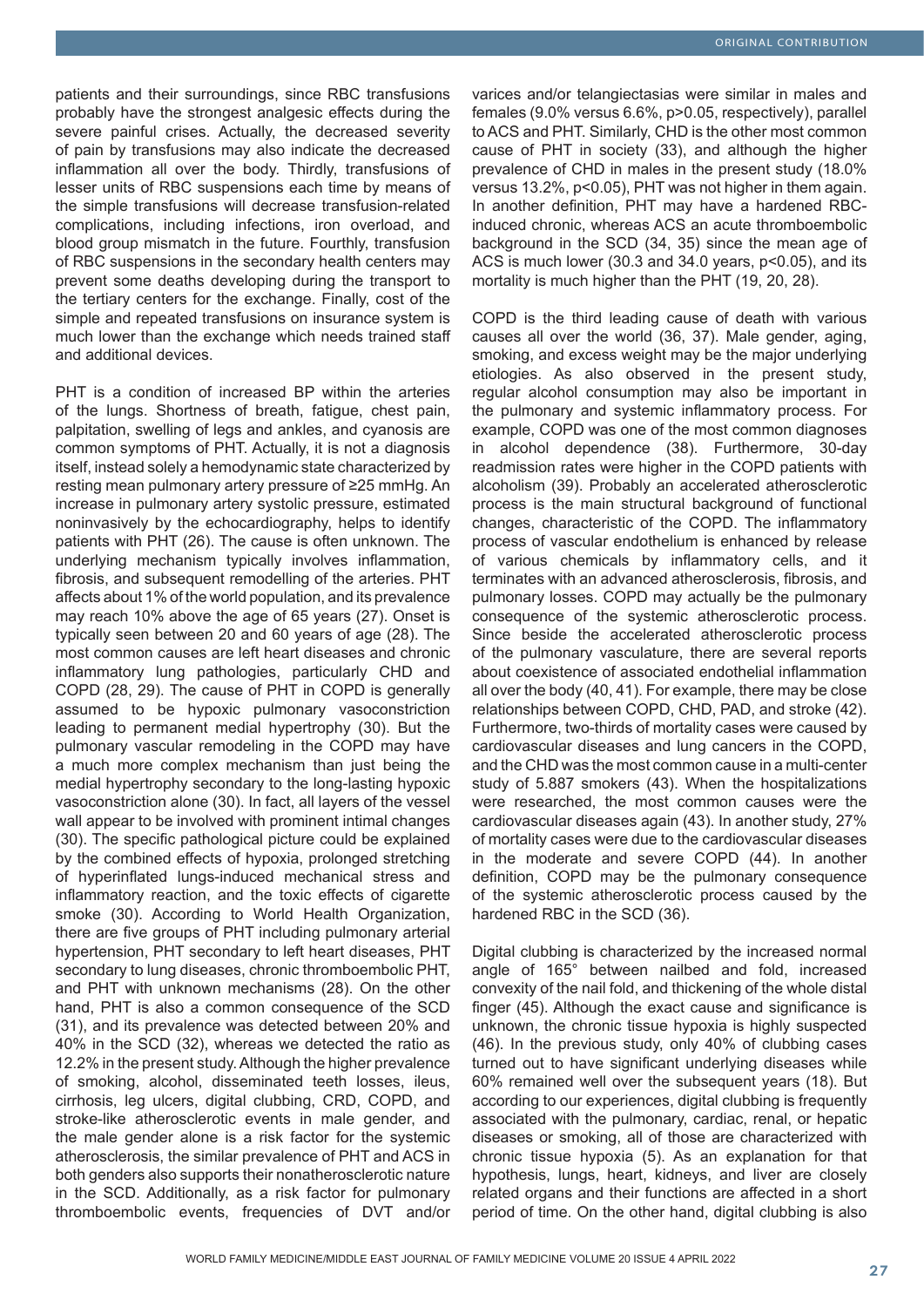common in patients with the SCD, and its prevalence was 10.8% in the present study. It probably shows chronic tissue hypoxia caused by disseminated endothelial damage, inflammation, edema, and fibrosis at the capillary level in the SCD. Beside the effects of SCD, smoking, alcohol, cirrhosis, CRD, CHD, and COPD; the higher prevalence of digital clubbing in males (14.8% versus 6.6%, p<0.001) may also show some additional role of male gender on the systemic atherosclerotic process.

Leg ulcers are seen in 10% to 20% of the SCD (47), and the ratio was 13.5%, here. Its prevalence increases with aging, male gender, and SCA (48). Similarly, its ratio was higher in males (19.8% versus 7.0%, p<0.001), and mean age of the leg ulcer cases was higher than the others (35.3 versus 29.8 years, p<0.000) in the present study. The leg ulcers have an intractable nature, and around 97% of them relapse in a period of one year (47). As evidence of their atherosclerotic nature, the leg ulcers occur in distal areas with less collateral blood flow in the body (47). The hardened RBC induced chronic endothelial damage, inflammation, edema, and fibrosis at the capillary level may be the major cause in the SCD (48). Prolonged exposure to the hardened bodies due to the pooling of blood in the lower extremities may also explain the leg but not arm ulcers in the SCD. The hardened RBC induced venous insufficiencies may also accelerate the process by pooling of causative bodies in the legs, and vice versa. Pooling of blood may also have some effects on development of venous ulcers, diabetic ulcers, Buerger's disease, digital clubbing, and onychomycosis in the lower extremities. Furthermore, probably pooling of blood is the cause of delayed wound and fracture healings in the lower extremities. Smoking and alcohol may also have some additional atherosclerotic effects on the ulcers in males. Hydroxyurea is the first drug that was approved by Food and Drug Administration in the SCD (49). It is an orally-administered, cheap, safe, and effective drug that blocks cell division by suppressing formation of deoxyribonucleotides which are the building blocks of DNA (11). Its main action may be the suppression of hyperproliferative WBC and PLT in the SCD (50). Although presence of a continuous damage of hardened RBC on vascular endothelium, severity of the destructive process is probably exaggerated by the patients' own immune systems. Similarly, lower WBC counts were associated with lower crises rates, and if a tissue infarct occurs, lower WBC counts may decrease severity of pain and tissue damage (51). According to our experience, prolonged resolution of leg ulcers with hydroxyurea may also suggest that the ulcers may be secondary to increased WBC and PLT counts induced exaggerated endothelial inflammation, edema, and fibrosis at the capillary level.

Cirrhosis was the 10th leading cause of death for men and the 12th for women in the United States in 2001 (6). Although the improvements of health services worldwide, the increased morbidity and mortality of cirrhosis may be explained by prolonged survival of the human being and increased prevalence of excess weight all over the world. For example, nonalcoholic fatty liver

disease (NAFLD) affects up to one third of the world population, and it has become the most common cause of chronic liver disease even in childhood nowadays (52). NAFLD is a marker of pathological fat deposition combined with a low-grade inflammation which results with hypercoagulability, endothelial dysfunction, and an accelerated atherosclerosis (52). Beside terminating with cirrhosis, NAFLD is associated with higher overall mortality rates as well as increased prevalence of cardiovascular diseases (53). Authors reported independent associations between NAFLD and impaired flow-mediated vasodilation and increased mean carotid artery intima-media thickness (CIMT) (54). NAFLD may be considered as one of the hepatic consequences of the metabolic syndrome and SCD (9, 55). Probably smoking also plays a role in the endothelial inflammatory process of the liver, since the systemic inflammatory effects of smoking on endothelial cells is well-known with Buerger's disease and COPD (56). Increased oxidative stresses, inactivation of antiproteases, and release of proinflammatory mediators may terminate with the systemic atherosclerosis in smokers. The atherosclerotic effects of alcohol is prominent in hepatic endothelium probably due to the highest concentrations of its metabolites there. Chronic infectious and inflammatory processes may also terminate with an accelerated atherosclerosis all over the body (57). For example, chronic hepatitis C virus (HCV) infection raised CIMT, and normalization of hepatic function with HCV clearance may be secondary to reversal of favourable lipids observed with the chronic infection (57, 58). As a result, beside COPD, ileus, leg ulcers, digital clubbing, CHD, CRD, and stroke, cirrhosis may also be found among the systemic atherosclerotic consequences of the SCD.

The increased frequency of CRD may be explained by aging of the human being and increased prevalence of excess weight all over the world, too (59, 60). Aging, physical inactivity, excess weight, smoking, alcohol, and inflammatory or infectious processes may be the major causes of the renal endothelial inflammation. The inflammatory process is enhanced by release of various chemicals by lymphocytes to repair the damaged renal tissues, especially endothelial cells of the renal arteriols. Due to the continuous irritation of the vascular endothelial cells, prominent changes develop in the architecture of the renal tissues with advanced atherosclerosis and tissue hypoxia and infarcts. Excess weight induced hyperglycemia, dyslipidemia, elevated BP, and insulin resistance may cause tissue inflammation and immune cell activation (61). For example, age (p= 0.04), high-sensitivity C-reactive protein ( $p= 0.01$ ), mean arterial BP ( $p= 0.003$ ), and DM (p= 0.02) had significant correlations with the CIMT (60). Increased renal tubular sodium reabsorption, impaired pressure natriuresis, volume expansion due to the activations of sympathetic nervous system and reninangiotensin system, and physical compression of kidneys by visceral fat tissue may be some mechanisms of the increased BP with excess weight (62). Excess weight also causes renal vasodilation and glomerular hyperfiltration which initially serve as compensatory mechanisms to maintain sodium balance due to the increased tubular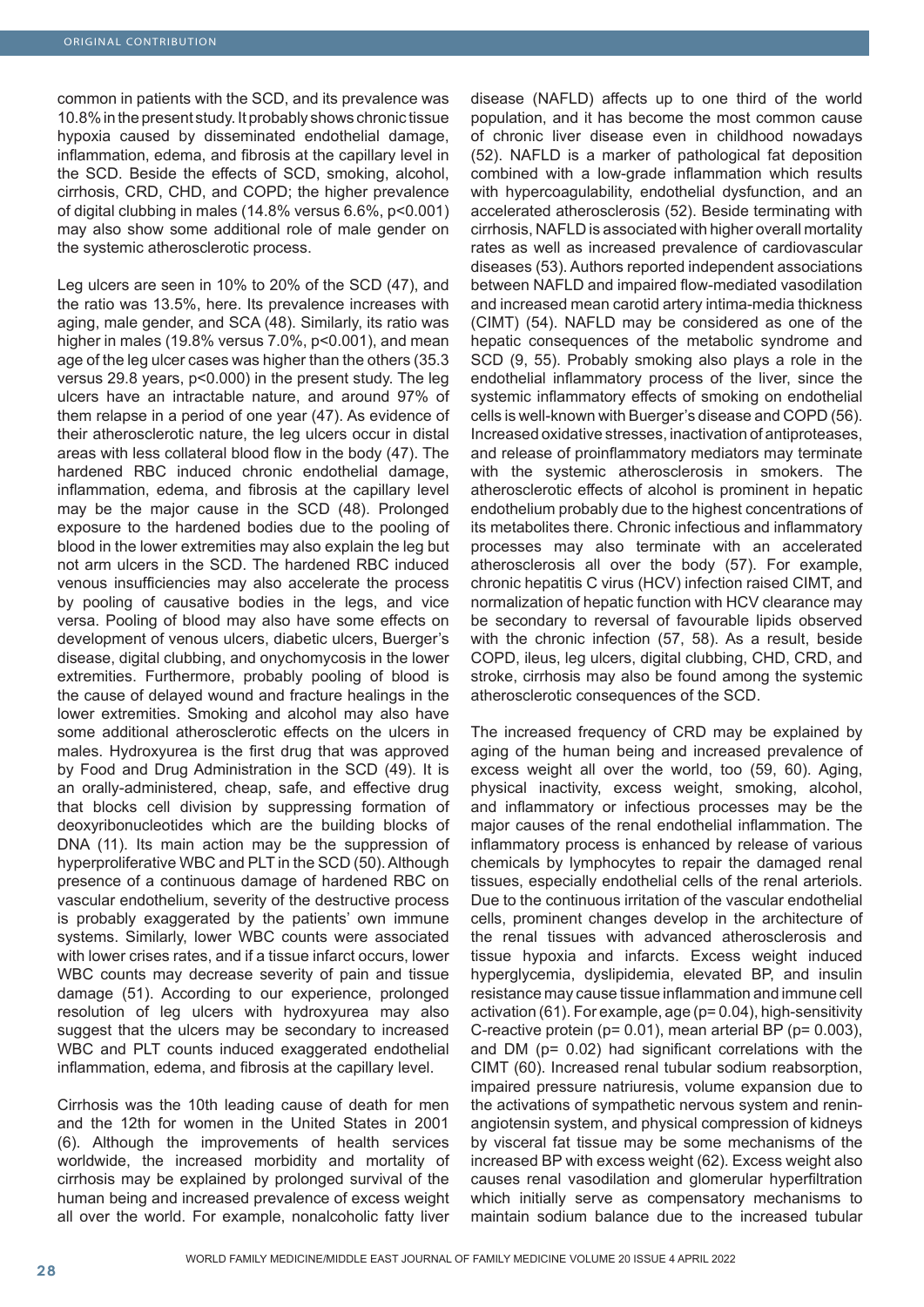reabsorption (62). However, along with the increased BP, these changes cause a hemodynamic burden on the kidneys in the long term that causes chronic endothelial damage (63). With prolonged weight excess, there are increased urinary protein excretion, loss of nephron function, and exacerbated HT. With the development of dyslipidemia and DM in cases with excess weight, CRD progresses much more easily (62). On the other hand, the systemic inflammatory effects of smoking on endothelial cells may also be important in the CRD (64). The inflammatory and atherosclerotic effects of smoking are much more prominent in the respiratory endothelium due to the highest concentrations of its metabolites there. Although some authors reported that alcohol was not related with the CRD (64), various metabolites of alcohol circulate even in the blood vessels of the kidneys and give harm to the renal vascular endothelium. Chronic inflammatory or infectious processes may also terminate with the accelerated atherosclerosis on the renal endothelium (57). Although CRD is mainly an advanced atherosclerotic process of the renal vasculature, there are close relationships between CRD and other consequences of the metabolic syndrome including CHD, COPD, PAD, cirrhosis, and stroke (65). For example, the most common cause of death was the cardiovascular diseases in the CRD again (66). In another definition, CRD may just be one of the several atherosclerotic consequences of the metabolic syndrome and SCD, too (67).

Stroke is an important cause of death, and an acute thromboembolic event on the atherosclerotic background is the most common cause. Male gender, aging, smoking, alcohol, and excess weight and its consequences may be the major triggering causes. Stroke is also a common complication of the SCD (68, 69). Similar to the leg ulcers, stroke is particularly higher in the SCA and cases with higher WBC counts (50, 70). Sickling induced endothelial damage, activations of WBC, PLT, and coagulation system, and hemolysis may terminate with chronic endothelial inflammation, edema, and fibrosis (71). Probably, stroke is a terminal event in the SCD, and it may not have a macrovascular origin, instead disseminated capillary inflammation, edema, and fibrosis may be much more important. Infections and other stresses may precipitate the stroke, since increased metabolic rate during such events may accelerate sickling. A significant reduction of stroke with hydroxyurea may also suggest that a significant proportion of cases develop secondary to the increased WBC and PLT induced exaggerated capillary inflammation, edema, and fibrosis (21).

The venous endothelium is also involved in the SCD (72). For example, varices are abnormally dilated veins with tortuous courses, and they usually occur in the lower extremities. Normally, leg muscles pump veins against gravity, and the veins have pairs of leaflets of valves to prevent blood from flowing backwards. When the leaflets are damaged, varices and/or telangiectasias develop. DVT may also cause varicose veins. Varicose veins are the most common in superficial veins of the legs, which are subject to higher pressure when standing up, thus physical examination must be performed in upright

position. Although the younger mean ages of the patients of the present study (30.8 and 30.3 years in males and females, respectively), and significantly lower body mass index of the SCD patients in the literature (10), DVT and/ or varices and/or telangiectasias of the lower limbs were higher in the study cases (9.0% versus 6.6% in males and females, p>0.05, respectively), indicating an additional venous involvement in the SCD. Similarly, priapism is the painful erection of penis that cannot return to its flaccid state within four hours in the absence of any stimulation (73). It is an emergency since damage to the blood vessels may terminate with a long-lasting fibrosis of the corpus cavernosa, a consecutive erectile dysfunction, and eventually a shortened, indurated, and non-erectile penis (73). It is seen with hematological and neurological disorders including SCD, spinal cord lesions (hanging victims), and glucose-6-phosphate dehydrogenase deficiency (74, 75). Ischemic (veno-occlusive), stuttering (recurrent ischemic), and nonischemic priapisms (arterial) are the three types of priapism (76). Ninety-five percent of clinically presented priapisms are the ischemic (veno-occlusive) disorders in which blood cannot return adequately from the penis as in the SCD, and they are very painful (73, 76). The other 5% are nonischemic (arterial) type usually caused by a blunt perineal trauma in which there is a short circuit of the vascular system (73). Treatment of arterial type is not as urgent as the veno-occlusive type due to the absence of risk of ischemia (73). RBC support is the treatment of choice in the acute phase in the SCD (77), whereas in the chronic phase, hydroxyurea should be the treatment of choice. According to our experiences, hydroxyurea is an effective drug for prevention of attacks and consequences of priapism if iniatiated in early years of life, but it may be difficult due to the excessive fibrosis around the capillary walls if initiated later in life.

As a conclusion, although smoking, alcohol, disseminated teeth losses, ileus, cirrhosis, leg ulcers, digital clubbing, CHD, CRD, COPD, and stroke-like atherosclerotic events were all higher in males, and the male sex alone is a risk factor for atherosclerosis, ACS and PHT were similar in both genders, and the mean age of PHT is much higher than the ACS, significantly. In other words, PHT may have a hardened RBC-induced chronic, whereas ACS an acute thromboembolic backgrounds in the SCD.

#### **References**

1. Widlansky ME, Gokce N, Keaney JF Jr, Vita JA. The clinical implications of endothelial dysfunction. J Am Coll Cardiol 2003; 42(7): 1149-60.

3. Franklin SS, Barboza MG, Pio JR, Wong ND. Blood pressure categories, hypertensive subtypes, and the metabolic syndrome. J Hypertens 2006; 24(10): 2009-16. 4. Third Report of the National Cholesterol Education Program (NCEP) Expert Panel on Detection, Evaluation, and Treatment of High Blood Cholesterol in Adults (Adult Treatment Panel III) final report. Circulation 2002; 106(25): 3143-421.

<sup>2.</sup> Eckel RH, Grundy SM, Zimmet PZ. The metabolic syndrome. Lancet 2005; 365(9468): 1415-28.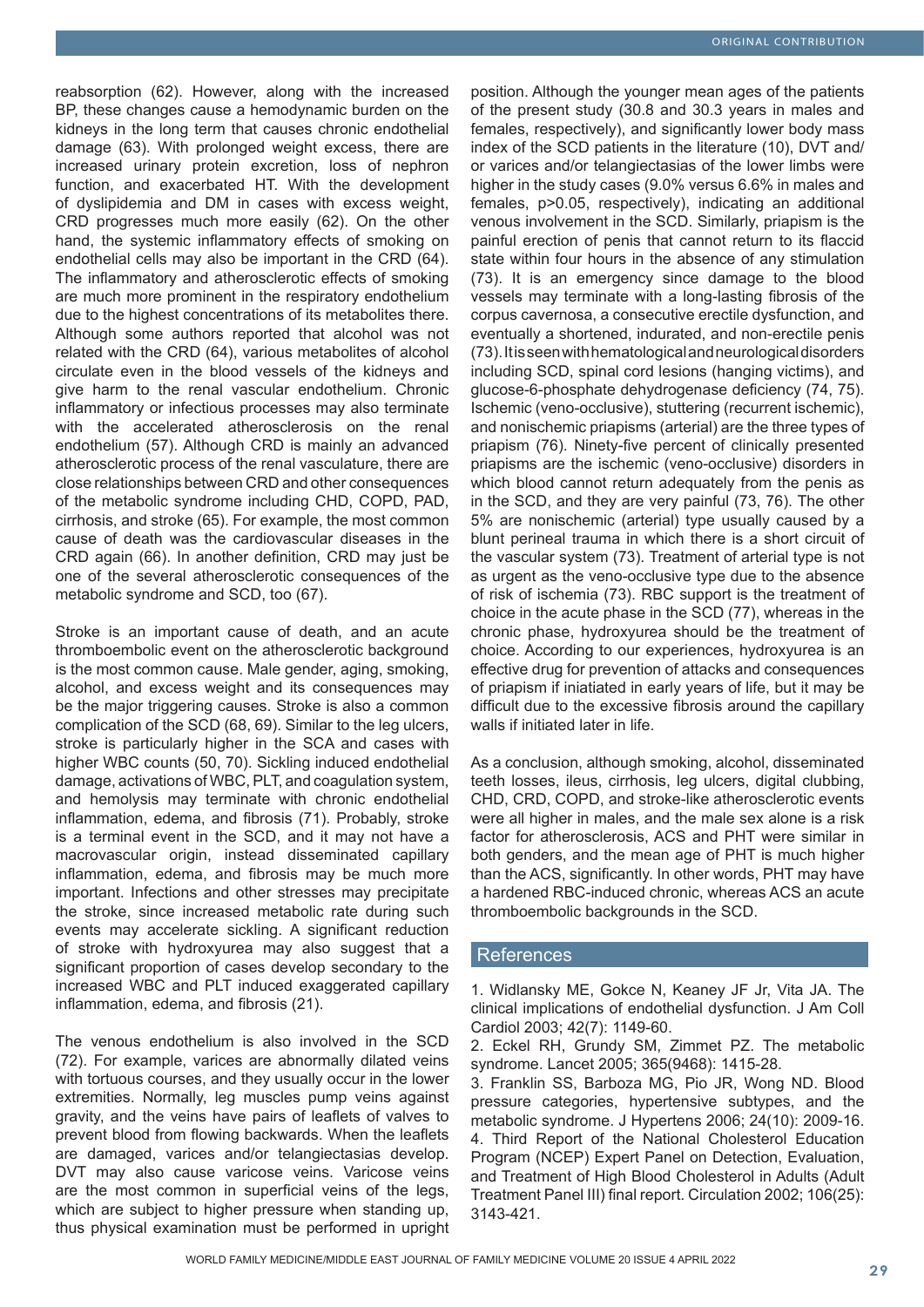5. Helvaci MR, Aydin LY, Aydin Y. Digital clubbing may be an indicator of systemic atherosclerosis even at microvascular level. HealthMED 2012; 6(12): 3977-81.

6. Anderson RN, Smith BL. Deaths: leading causes for 2001. Natl Vital Stat Rep 2003; 52(9): 1-85.

7. Helvaci MR, Gokce C, Davran R, Akkucuk S, Ugur M, Oruc C. Mortal quintet of sickle cell diseases. Int J Clin Exp Med 2015; 8(7): 11442-8.

8. Platt OS, Brambilla DJ, Rosse WF, Milner PF, Castro O, Steinberg MH, et al. Mortality in sickle cell disease. Life expectancy and risk factors for early death. N Engl J Med 1994; 330(23): 1639-44.

9. Helvaci MR, Yaprak M, Abyad A, Pocock L. Atherosclerotic background of hepatosteatosis in sickle cell diseases. World Family Med 2018; 16(3): 12-8.

10. Helvaci MR, Kaya H. Effect of sickle cell diseases on height and weight. Pak J Med Sci 2011; 27(2): 361-4.

11. Helvaci MR, Aydin Y, Ayyildiz O. Hydroxyurea may prolong survival of sickle cell patients by decreasing frequency of painful crises. HealthMED 2013; 7(8): 2327-32. 12. Mankad VN, Williams JP, Harpen MD, Manci E, Longenecker G, Moore RB, et al. Magnetic resonance imaging of bone marrow in sickle cell disease: clinical,

hematologic, and pathologic correlations. Blood 1990; 75(1): 274-83. 13. Helvaci MR, Aydin Y, Ayyildiz O. Clinical severity of

sickle cell anemia alone and sickle cell diseases with thalassemias. HealthMED 2013; 7(7): 2028-33.

14. Fisher MR, Forfia PR, Chamera E, Housten-Harris T, Champion HC, Girgis RE, et al. Accuracy of Doppler echocardiography in the hemodynamic assessment of pulmonary hypertension. Am J Respir Crit Care Med 2009; 179(7): 615-21.

15. Vestbo J, Hurd SS, Agustí AG, Jones PW, Vogelmeier C, Anzueto A, et al. Global strategy for the diagnosis, management, and prevention of chronic obstructive pulmonary disease: GOLD executive summary. Am J Respir Crit Care Med 2013; 187(4): 347-65.

16. Davies SC, Luce PJ, Win AA, Riordan JF, Brozovic M. Acute chest syndrome in sickle-cell disease. Lancet 1984; 1(8367): 36-8.

17. Vandemergel X, Renneboog B. Prevalence, aetiologies and significance of clubbing in a department of general internal medicine. Eur J Intern Med 2008; 19(5): 325-9. 18. Schamroth L. Personal experience. S Afr Med J 1976; 50(9): 297-300.

19. Poncz M, Kane E, Gill FM. Acute chest syndrome in sickle cell disease: etiology and clinical correlates. J Pediatr 1985; 107(6): 861-6.

20. Sprinkle RH, Cole T, Smith S, Buchanan GR. Acute chest syndrome in children with sickle cell disease. A retrospective analysis of 100 hospitalized cases. Am J Pediatr Hematol Oncol 1986; 8(2): 105-10.

21. Charache S, Terrin ML, Moore RD, Dover GJ, Barton FB, Eckert SV, et al. Effect of hydroxyurea on the frequency of painful crises in sickle cell anemia. Investigators of the Multicenter Study of Hydroxyurea in Sickle Cell Anemia. N Engl J Med 1995; 332(20): 1317-22. 22. Vichinsky E, Williams R, Das M, Earles AN, Lewis N, Adler A, et al. Pulmonary fat embolism: a distinct cause of severe acute chest syndrome in sickle cell anemia. Blood 1994; 83(11): 3107-12.

23. Charache S, Scott JC, Charache P. ''Acute chest syndrome'' in adults with sickle cell anemia. Microbiology, treatment, and prevention. Arch Intern Med 1979; 139(1): 67-9. 24. Helvaci MR, Atci N, Ayyildiz O, Muftuoglu OE, Pocock L. Red blood cell supports in severe clinical conditions in sickle cell diseases. World Family Med 2016; 14(5): 11-8. 25. Helvaci MR, Ayyildiz O, Gundogdu M. Red blood cell transfusions and survival of sickle cell patients. HealthMED 2013; 7(11): 2907-12.

26. Gordeuk VR, Castro OL, Machado RF. Pathophysiology and treatment of pulmonary hypertension in sickle cell disease. Blood 2016; 127(7): 820-8.

27. Hoeper MM, Humbert M, Souza R, Idrees M, Kawut SM, Sliwa-Hahnle K, et al. A global view of pulmonary hypertension. Lancet Respir Med 2016; 4(4): 306-22. 28. Simonneau G, Gatzoulis MA, Adantia I, Celermajer D, Denton C, Ghofrani A, et al. Updated clinical classification of pulmonary hypertension. J American College Cardiol 2013; 62(25): 34-41.

29. Naeije R, Barbera JA. Pulmonary hypertension associated with COPD. Crit Care 2001; 5(6): 286-9.

30. Peinado VI, Barbera JA, Abate P, Ramirez J, Roca J, Santos S, et al. Inflammatory reaction in pulmonary muscular arteries of patients with mild chronic obstructive pulmonary disease. Am J Respir Crit Care Med 1999; 59: 1605-11. 31. Helvaci MR, Arslanoglu Z, Celikel A, Abyad A, Pocock L. Pathophysiology of pulmonary hypertension in sickle cell diseases. Middle East J Intern Med 2018; 11(2): 14-21. 32. Castro O. Systemic fat embolism and pulmonary hypertension in sickle cell disease. Hematol Oncol Clin North Am 1996; 10(6): 1289-303.

33. Duffels MG, Engelfriet PM, Berger RM, van Loon RL, Hoendermis E, Vriend JW, et al. Pulmonary arterial hypertension in congenital heart disease: an epidemiologic perspective from a Dutch registry. Int J Cardiol 2007; 120(2): 198-204.

34. Oudiz RJ. Classification of pulmonary hypertension. Cardiol Clin 2016; 34(3): 359-61.

35. Gladwin MT, Sachdev V, Jison ML, Shizukuda Y, Plehn JF, Minter K, et al. Pulmonary hypertension as a risk factor for death in patients with sickle cell disease. N Engl J Med 2004; 350(9): 886-95.

36. Helvaci MR, Erden ES, Aydin LY. Atherosclerotic background of chronic obstructive pulmonary disease in sickle cell patients. HealthMED 2013; 7(2): 484-8.

37. Rennard SI, Drummond MB. Early chronic obstructive pulmonary disease: definition, assessment, and prevention. Lancet 2015; 385(9979): 1778-88.

38. Schoepf D, Heun R. Alcohol dependence and physical comorbidity: Increased prevalence but reduced relevance of individual comorbidities for hospital-based mortality during a 12.5-year observation period in general hospital admissions in urban North-West England. Eur Psychiatry 2015; 30(4): 459-68. 39. Singh G, Zhang W, Kuo YF, Sharma G. Association of Psychological Disorders With 30-Day Readmission Rates in Patients With COPD. Chest 2016; 149(4): 905-15. 40. Danesh J, Collins R, Appleby P, Peto R. Association of fibrinogen, C-reactive protein, albumin, or leukocyte count with coronary heart disease: meta-analyses of prospective studies. JAMA 1998; 279(18): 1477-82.